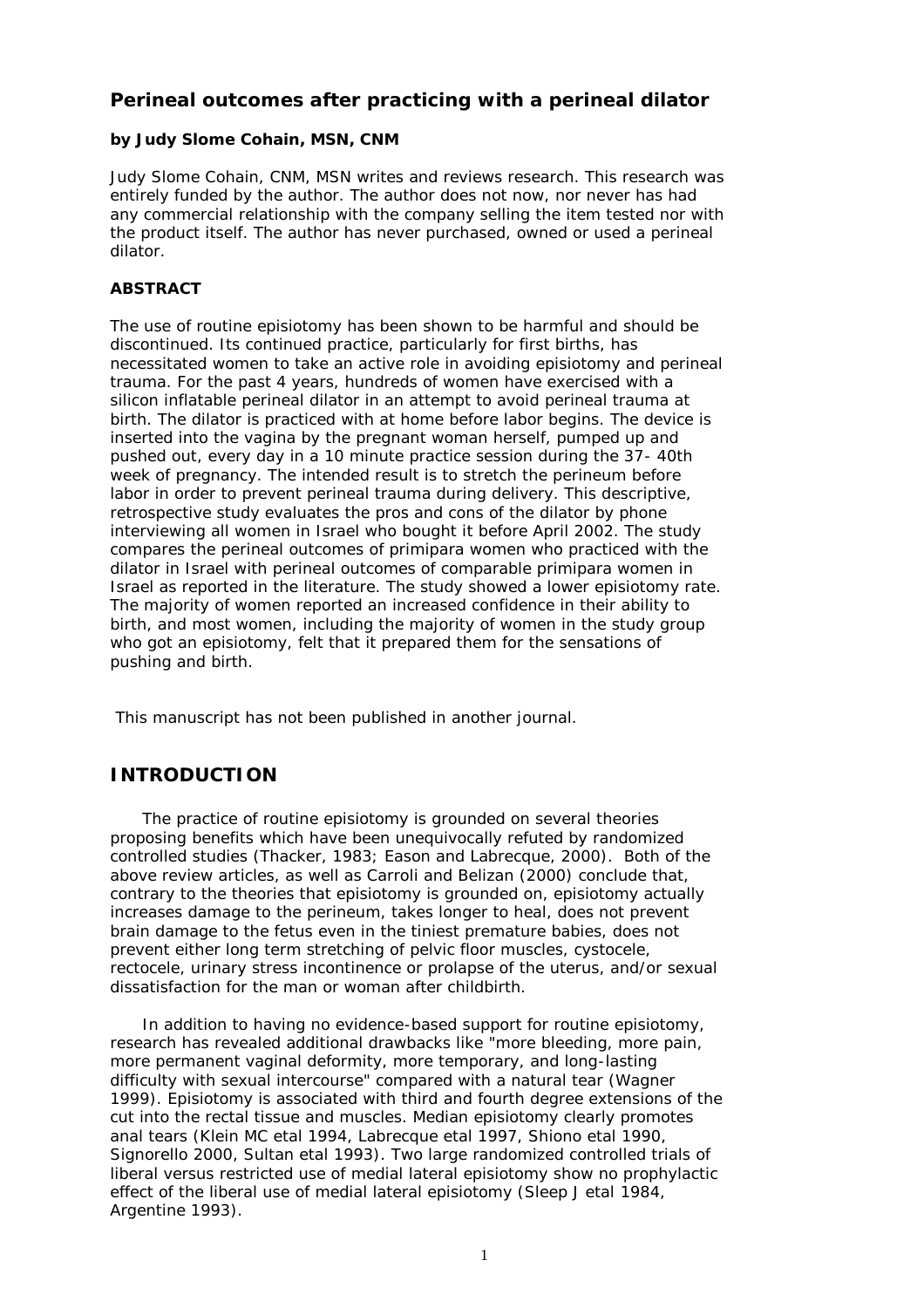Martin etal (2001) in a retrospective cohort study of 3,769 women found that the risk of tearing on the second birth was higher in women with a previous episiotomy (45%) than in women with a spontaneous second-degree laceration on first birth (36%). The study concludes that avoiding episiotomy, in addition to increasing the rate of intact perineum, reduces the severity of perineal trauma at the next birth.

 The infection and abscess rate, mostly a result of episiotomies that extend into rectal tissue, is 0.5 -3.0% of all episiotomies (Thacker SB and Banta HD, 1983).

 Episiotomy is indicated in the final minutes of the second stage of labor in certain cases of fetal distress. There is not enough research to say exactly how much faster the delivery occurs when episiotomy is used. In Klein's 1992 randomized controlled study, first-time mothers in the liberal-episiotomy group had an average of nine minute shorter second stage than first-time mothers in the restrictive-episiotomy group. How much an episiotomy shortens second stage on average on a first birth is unclear, but the above evidence would imply, not more than 9 minutes.

 The reported episiotomy rate in the US was 39.3% of deliveries in 1998 (Curtin, 2000).

#### **Israel**:

 The probability of a woman having an episiotomy is common in Israel, although it has decreased over the past 10 years. In 1990, the episiotomy rate at Hadassah Ein Kerem Hospital in Jerusalem was 91% for first births and 51% in general. In 2000, the episiotomy rate at Hadassah Ein Kerem Hospital was 51% for first births and 23% overall (Yoselis, 2001). The sutured tear rate was 18% in 1990, with no data available for 2000. The 1995 Brookdale Institute Nationwide Survey, based on a sample of maternity patients proportionately from all parts of Israel, found a nationwide 81% episiotomy rate for first births and 54% overall episiotomy rate (Zalcberg, 1999).

 At present, more than 99% of births in Israel are public births in hospital. Israel is a country of 6,000,000 people which has universal health care coverage including prenatal care and labor and delivery services. The health care in a small country like Israel, is fairly uniform particularly since the majority of doctors graduate from only 3 different medical schools. The 1984 National Perinatal census reported that 99.7% of all women received some form of prenatal care (Mor-Yosef, 1989)

#### **The dilator:**

 The idea for using an inflatable intravaginal perineal dilator was adapted from a similar practice in Uganda. In Mbarara, Uganda the midwives instruct mothers-to-be to practice with a series of gourds, called calabashes, with increasing diameters, to stretch the pelvic floor as a preparation for the oncoming birth to prevent perineal injuries. In Uganda, especially in rural areas, a tear in the perineum is considered a severe injury since doctors or midwives are either not available or not equipped to treat them. After using the wood-like gourds, the gourds are sterilized in boiling water and hung up again on the wall to dry.

 A silicon version of the wood-like gourds is available in Israel for \$100(US). This perineal dilator is an inflatable sausage-shaped silicone balloon, 6 in. long by 2 in.wide, with middle slightly indented. The user inserts it half way, up to the indentation, so that when it is inflated, the largest diameter will be at the entroitus. The balloon is attached to a rubber pumping bulb and pressure manometer exactly like the pump and meter on the device that is used to manually measure blood pressure. After the user inserts the silicone balloon into the vagina, she pumps the rubber bulb and the balloon slowly inflates. She attempts to increase the size that she inflates the balloon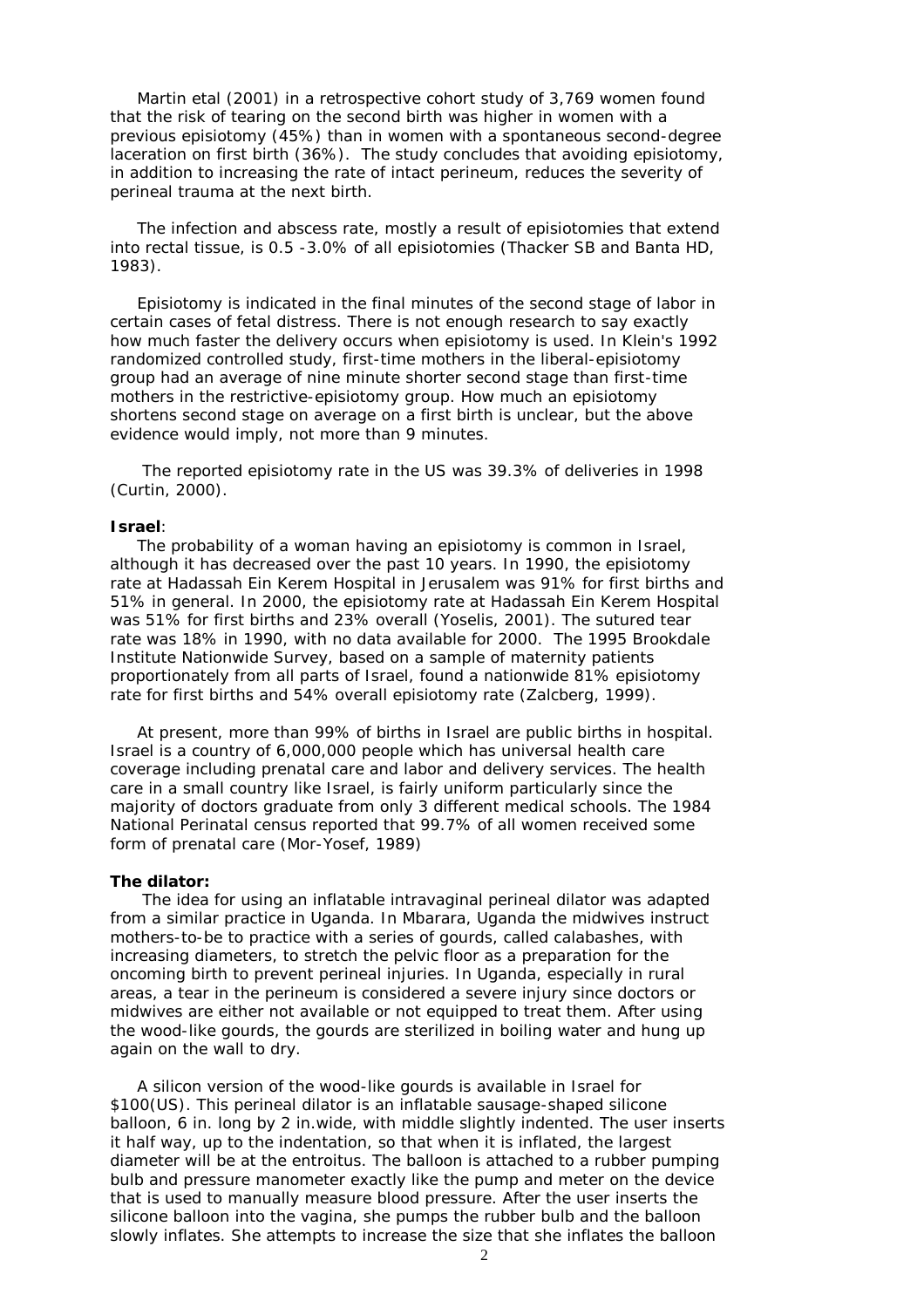to in each practice session. The balloon can be inflated to 10 centimeter diameter which imitates the diameter of the fetal head at birth. At the end of the 10 minute practice session, she pushes the balloon out of her vagina. After the balloon is removed, the user is instructed to measure the diameter inorder to know up to what size her perineum has been stretched.

 Perineal dilators are currently sold primarily as a device to stretch the perineum before birth in order to avoid perineal trauma. They are also marketed as a device to strengthen the "Kegel" muscles in order to improve urinary incontinence in non-pregnant women. This study is designed to test whether practice with a perineal dilator affects perineal trauma during birth. This study also examines the womens' assessment of the device.

**Research into use of the perinal dilator**

## **METHODS**

.

For this study, all the women who bought an intravaginal perineal dilator in Israel from October 2000 - April 11, 2002 and gave a legible, working phone number upon purchasing it were interviewed by phone. There is only one distributor of the device in Israel. The distributor is required by law, to give every buyer a receipt for the purchase. That receipt is required to have a phone number on it. The distributor, gave the author copies of all 269 receipts for all purchases between Oct 2000 and April 2002. On 36 of the receipts, the phone number was either too illegible to read or was a non working number. On 233 receipts, the phone number was correct. Upon calling the women, I gave my name and said that I was a nurse-midwife researching the outcomes after use of the dilator. I said that I was not affiliated with any institution or organization, but rather wanted women in the future to have some objective data about the outcomes of using the device. I asked the woman if, for the sake of research, I could ask her 10 questions about the device and her birth. I told her that her name would not be included in the results and that the interview could be completed in one minute. No one refused to be interviewed. I asked the following questions:

1.Did you use it more than 3 times? (Inclusion criteria of previous study (Hillebrenner, 2000)).

- 2.Was it your first, second, third birth?
- 3. In which hospital did you deliver?
- 4. Was it a spontaneous birth, instrumental or cesarean section?
- 5. Did you have an epidural?
- 6. Gestation age in weeks at delivery ?
- 7. Birth weight of the baby ?
- 8. Did you have an episiotomy? / tear? /stitches?
- 9. Did you have a vaginal infection around the time of the birth?
- 10. Do you have anything to add about your experience using the device?

Four women were excluded because they practiced less than 3 times, 1 woman was excluded because she had twins, and 1 was postmenopausal, but is using it to strengthen her urethral sphincter muscles, leaving a study group of 227. Eighteen women delivered at home with a private midwife, and they are eliminated from the outcomes which compare the study group to the Israeli population delivering in hospital.

## **RESULTS**

 Since a healthy human body is wired for pain avoidance, the study group and the control group, both consist of women, who, like all women, would prefer to avoid unnecessary perineal trauma. All pregnant women in Israel are guaranteed the same free and easily accessible prenatal care, and free hospitalization due to socialized medicine. The study group was motivated to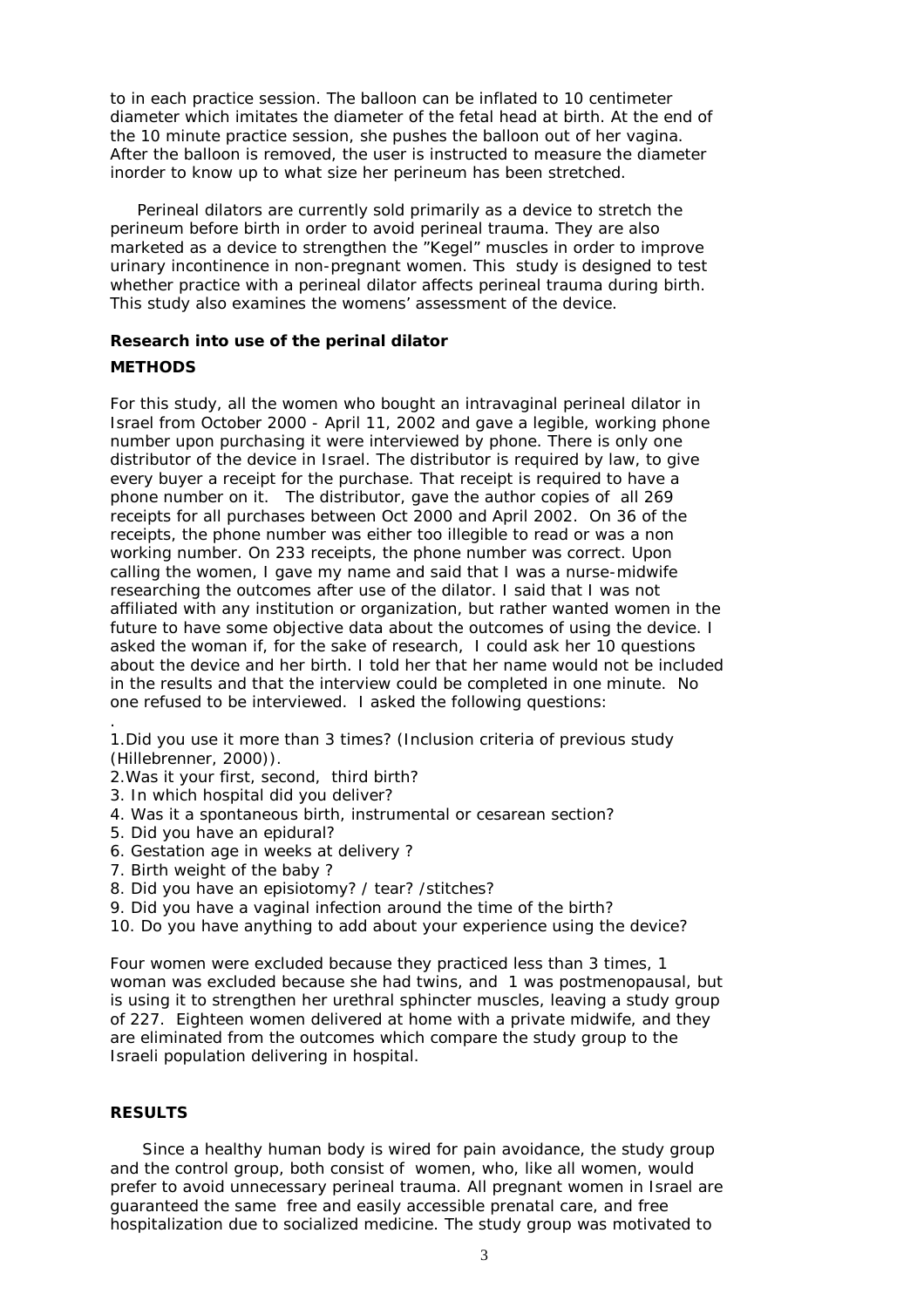spend \$100 on a device that is marketed to prevent perineal trauma. No sociodemographic or socioeconomic data was collected about the women since there is no established association between episiotomy and sociodemographic or socioeconomic status. They may or may not differ from the general population in terms of motivation. It is not known how many women in the general population used techniques such as massaging the perineum with hot packs or plain oil or rosemary oil, meditation, herbs, prayer and/or other techniques to avoid perineal trauma.

 92% (209) of the women delivered at 15 different hospitals located all over Israel as public patients. 8% (18) delivered with a private midwife at home.

After practicing with a dilator, the primiparous women and VBAC secondiparous women (who had a previous cesarean delivery), who had a full term spontaneous vaginal birth in hospital experienced an episiotomy rate of 23% (38/163 women). None of the 15 primips who delivered at home had an episiotomy, 3 had sutured tears.

**TABLE 1:**

Perineal outcomes for primip spontaneous & instrumental births in public hospitals:

| No perineal dilator use:                    | 51%, 81% (Yoselis, Zalcberg)             |
|---------------------------------------------|------------------------------------------|
| Used perineal dilator:                      | 29% episiotomy rate (54/185)             |
|                                             | 15% (27) reported sutured tears.         |
|                                             | 14% (25) reported a minor tear repaired  |
| with "one stitch" or "one or two stitches". |                                          |
|                                             | 43% (79) reported absolutely no tears at |

all.

Birth weights ranged from 2400 gms to 4650 gms. The average birth weight of the primiparas was 3320 grams. The reported average birth weight for primiparas in one hospital is 3180 grams (Yoselis, 2001)

 The vacuum rate was 11.7% (23 women). The reported national vacuum rate in Israel is 11%(Zalcberg, 1999). The perineal outcomes for women with vacuum births after perineal dilator use were: 68%(16 women) had episiotomies, 27% (6 women) had second degree tears (no episiotomy) and 5% (1 woman) had a vacuum performed over an intact perineum.

The cesarean section rate was 6% (11/196).

 All of the multiparous women (15 women) who used it for second or third births delivered over an intact perineum. They all chose to use it because of "traumatic" experiences from episiotomies from either their previous or both previous births.

 Epidural anaesthesia was used by 44% (72/163) of the women having first births in hospital. The National reported epidural rate is 54% (Zalcberg, 1999)

 One women reported a yeast infections at the time of practicing with the inflatable intravaginal perineal dilator, treated the infection and stopped using the device but she had already practiced more than 3 times.

Several primips reported a 15 minute pushing time. Many talked about 1 1/2 hours of pushing.

 98% of the women recommend the use of an inflatable intravaginal perineal dilator after their experience. Five women were negative about it. They said that it hurt alot to use it and it didn't help and they didn't recommend it. The rest, including women who had episiotomies, said things like: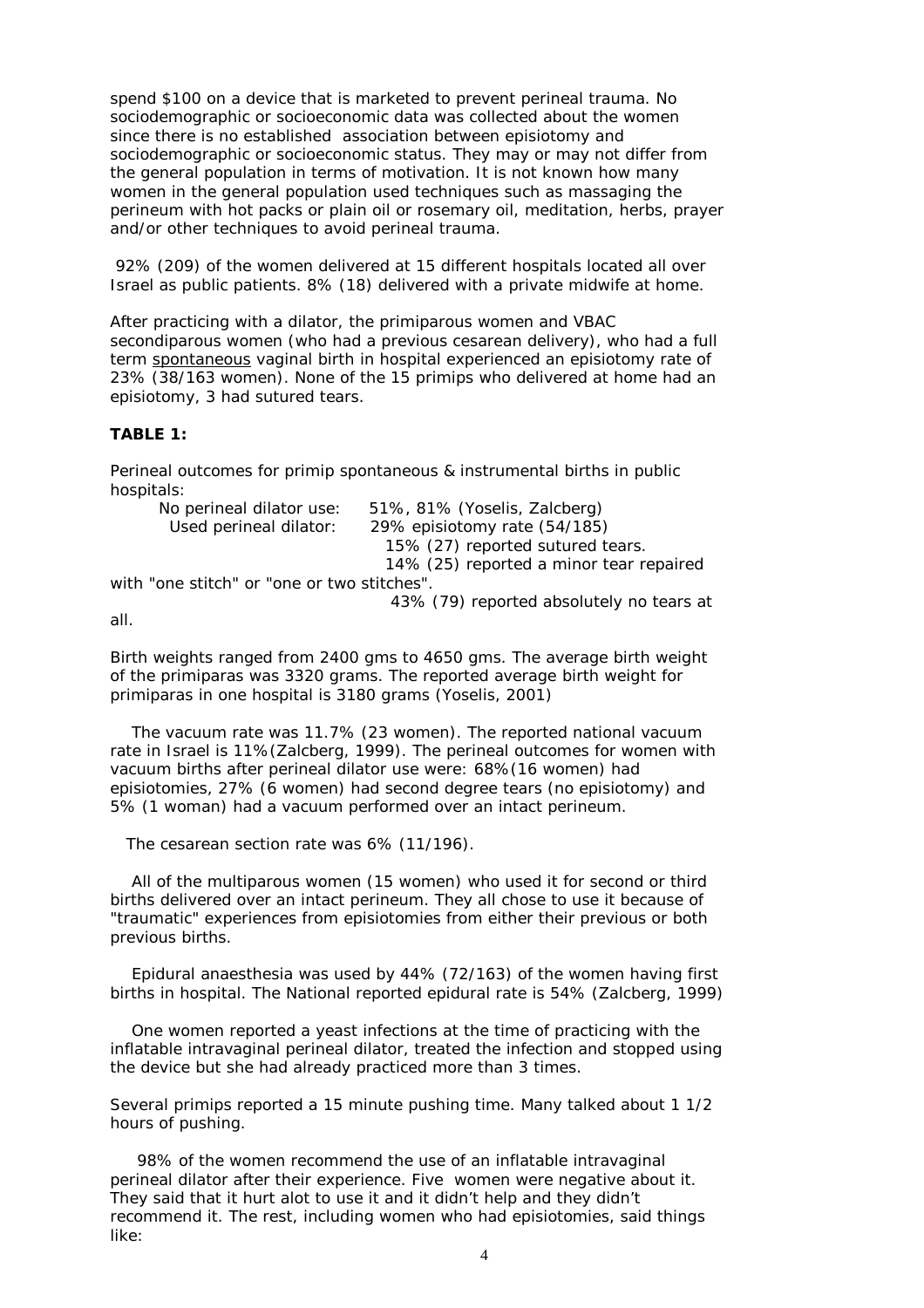"It gave me confidence."

"It taught me how to push".

"You see progress, you learn to exercise the muscles"

"Wonderful, I am sure it helped me alot"

"Worth all the effort"

"Sorry I didnt use it enough!"

"Helped the recovery after birth."

"I had bad stitches twice and on this birth -none!"

"I had a VBAC with no episiotomy! I am very happy!"

Several women who had episiotomies said, "I know it helped. I didn't really need the episiotomy. The midwife did not know any other way." or "It was the end of the shift and the midwives just wanted the baby out" (In Israel, midwives do not do the perineal repairs.) or "The doctor cut an episiotomy but he said it was a smaller episiotomy than it would have been if I hadn't used it. One woman, who had twins used it and was excluded, believed it helped her. She said they cut a very small episiotomy.

Several first birth users said their midwives commented that "their perineum seemed to be like a woman who has already delivered a baby vaginally." One primiparous woman delivered a 3100 gram breech baby over an intact perineum despite vaginal breech birth protocol which calls for a routine episiotomy for first births on the theory that there is no head to slowly stretch the perineum and breech maneuvers are done very fast. This woman was very assertive and insisted that the doctor write in her chart that she refused episiotomy. She is convinced that this is why he didn't cut her. Several woman said it was hard to keep in in place while practicing. One woman had the following advice: Do not lubricate it very much and lay on your side with your legs together to help hold it in before you pump it up.

### **DISCUSSION**

 The parturient factor in episiotomy rates has barely been explored. No study has yet looked whether assertiveness or compliance and both in what combination works best to assure getting evidence-based medicine at birth. Studies examining perineal self-massage during pregnancy have differed in their conclusions as to the influence on perineal outcomes(Shipman 1997, Labrecque 1999). No one has scientifically examined what happens when a woman directly asks the practitioner not to cut an episiotomy. The dilator in this study had a positive influence on perineal outcomes. Possibly the device gave the woman the confidence to ask in such a way that sometimes she succeeded in not being cut. Some primiparous women mentioned very short second stages. Perhaps the pre-labor practice shortened second stage. Episiotomy rate has been shown to increase directly proportionally to the length of second stage (deLeeuw etal 2001). Shortening second stage by 15 minutes incrementally decreased chances of episiotomy by a proportionate percent. Second stage could be shortened either because the tissue stretched more easily or the woman pushed more effectively, or both or neither. The birth weights were slightly above average reported primiparous birth weights, so it was not because of smaller babies. Several women reported posterior babies, one weighing 3700, delivered over intact perineums. A third hypothesis is that practice actually stretches the perineum, perhaps the way a multipara is stretched, in such a way as to stretch more easily at birth. This is a very difficult device to study objectively since there is no way to study this device without selection bias. There is no way to randomly assign use of a device that requires a woman to insert a 2 inch wide silicon balloon into her vagina and blow it up to 10 centimeters wide and push it out on more than 3 occasions. The minute she actually carries out this assignment, she is no longer a random woman, but a highly motivated, select woman. You cannot pay most women to do this, particularly most women who are 9 months pregnant.

 Other possible selection biases: Perhaps the study group women was motivated to use the device because they were at higher risk than the general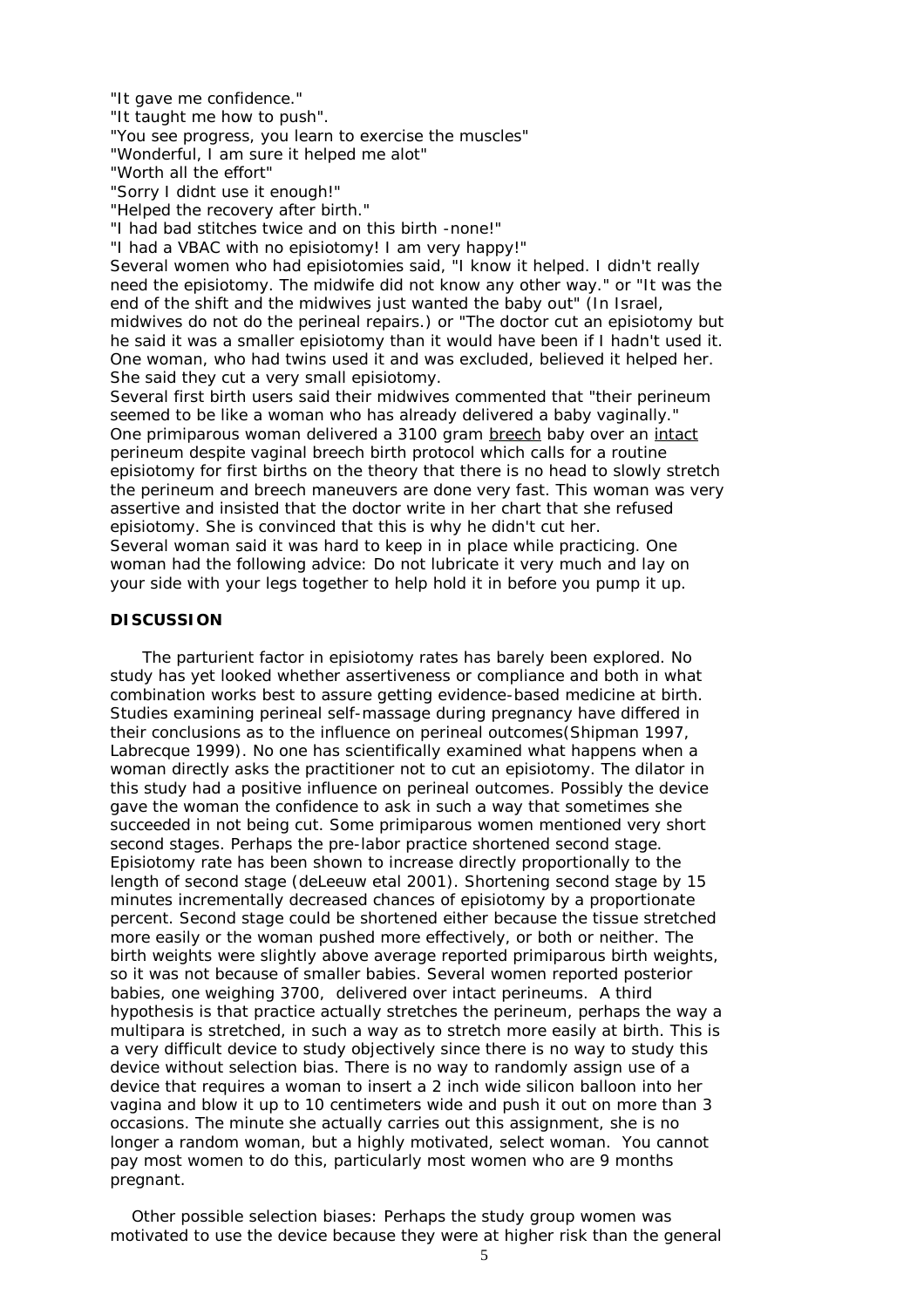population to get an episiotomy (for example, family history, previous episiotomy). Also, it is not known what methods the control group used to avoid episiotomy and this is a limitation of the study.

 This study used the same practitioners for both study and control groups, namely randomly assigned midwives working at almost all the hospitals in Israel. The large percent of women who used an epidural (44%) and the vacuum rate of 11%, identical to the national average, supports the hypothesis that this sample is comparable to the Israeli population as a whole. The low cesarean section rate of 6% compared to a national cesarean section rate of 20% for primips, may be explained by the fact that women only buy the device at the end of pregnancy, which eliminates some of the women who turn high risk during pregnancy, or may again reflect selection bias.

 However, without any research based evidence, doctors at Assafe Rofe Hospital in Israel have already told their patients that the intravaginal perineal dilator is very dangerous because it causes "dangerous bleeding and premature rupture of membranes". No such problems were found in this or in the previous Hillebrenner study. Since this study was completed, the distributor informed me that another 552 devices were sold in Israel between April 12, 2002 and Jan 12, 2003 bringing the total to 821 sales to date. Six months after the study was completed, one and only one woman who had recently bought a device came to the distributor for a refund reporting that the practice with the device caused her a vaginal laceration which she went to the emergency room for, but did not require any suturing.

 Although the device demanded significant expenditure, time and discomfort, 98% of the users were very enthusiastic about the device during the phone interview and recommend that women use it. Since protocol in all Israeli hospitals calls for episiotomy with instrumental births, the perineal outcomes after perineal dilator use, were an improvement over the current protocol.

 The use of the intravaginal perineal dilator showed a 29% primiparous episiotomy rate. The episiotomy rate is an improvement over the current National statistics in Israel but are more than double The World Health Organization's recommendation for an episiotomy rate of 10% based on the 1984 Sleep article (WHO 1996). Exceptional episiotomy rates of 0.5% (homebirths) / 1%(hospital births)(Slome 2002), 1.4 % (Aikins Murphy1998), 3.8% (Janssen 2002), and 4 %(Wagner 1994) have been documented by motivated one-to-one care midwife practices and might be a goal to aspire to. The national episiotomy rate for the Netherlands is 8%(Wagner, 1999).

 Although the last 10 years have shown a general trend towards a lowering in the episiotomy rate, this may or may not continue. In Rosario, Argentina in the hospital where the randomized controlled trial of routine episiotomy was done and showed clearly that "routine episiotomy should be abandoned" (Argentine 1993), the episiotomy rate for primiparous women rose from 40% during the trial to 82% the year after the trial and in 1995 was still 71% (Belizan and Carroli 1998). Non-evidence based protocols can vascillate unpredictably.

 In their phone interviews, the womens' words implied that they derived much empowerment from taking part in the preparation for birth. Goldberg (2002) suggests 3 reasons for the lowering of the episiotomy rate in his facility: one being improved patient education and participation in decision making (the other 2: the body of research against routine episiotomy and decreased use of forceps). In this study, both the controls and the study group had the same prenatal care. Future studies should control for and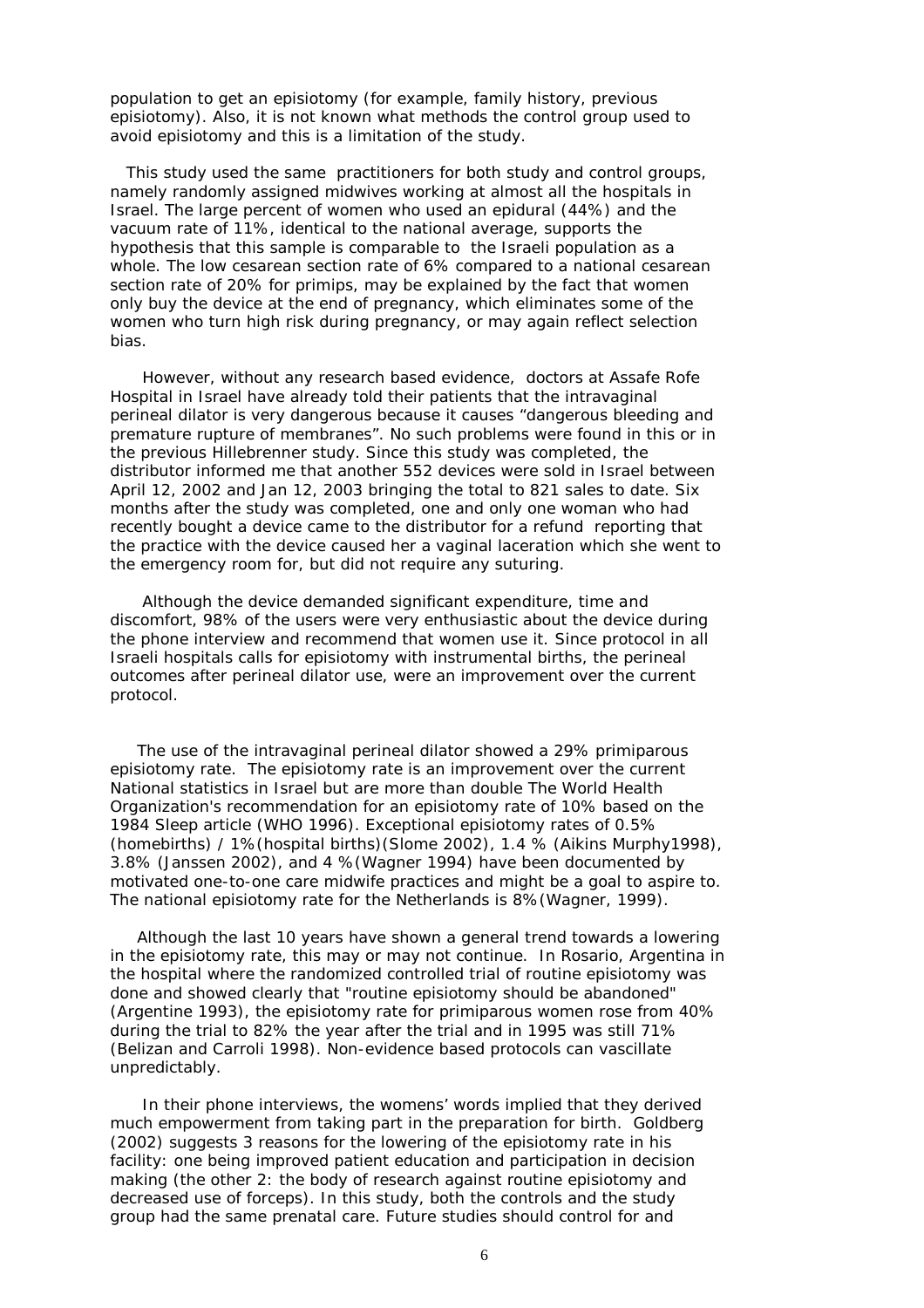compare how women in each group educated themselves before birth and participated in decision making at birth.

 Hillebrenner (1999) suggests that the device lowers the need for medical pain relief since the 45 women using the device, in his study, used less medical pain relief than the control group. Epidural anesthesia was used by 44% of the women having first births, which is lower than the reported national average epidural rate of 54% for first births (Zalcberg, 1999), but not dramatically so. Since there are no reported statistics on other pain relief methods used in Israel in the literature and the study group is not a random sample, no conclusions can be drawn about the device lowering the need for pain relief.

#### **SUMMARY**

In this preliminary study, 233 women who used an inflatable intravaginal perineal dilator to prepare for birth were interviewed on the phone. The rate of intact perineums reported for spontaneous vaginal births to primiparous and secondiparous births after a cesarean for their first births was 43% with another 29% having tears, half of those minor. The episiotomy rate was 29%. This is a higher percentage of episiotomy than would be expected if evidencebased protocols were in place, but a 50% reduction in the episiotomy rate for first births in non-users in Israel. Although the users were aiming to avoid episiotomy, 86% of the women who practiced with the device and had an episiotomy, felt positive about their experience since it taught them how to push and gave them confidence and they believe it helped. Three possible theories are suggested. The perineal dilator may increase intact perineal outcomes in primiparous women by 1. shortening second stage by teaching the woman how to push and/or 2.by stretching the perineum before birth and/or 3.may empower women to participate in the decision not to perform episiotomy.

### **BIBLIOGRAPHY**

Aikins Murphy P, Feinland JB(1998) Perineal Outcomes in a homebirth setting. Birth 25(4)226-34.

Argentine Episiotomy Trial Collaborative Group.(1993) Routine vs selective episiotomy: a randomised controlled trial. Lancet 342(8886-8887):1517-8.

Belizan JM and Carroli G (1998) Routine episiotomy should be abandoned. BMJ 317:1389.

Carroli G and Belizan J (2000) Episiotomy for vaginal birth. Cochrane Database Syst Rev (2) CD 000081.

Curtin SC and Martin JA (2000) Preliminary data for 1999. National vital statistics reports. Vol 48, No 14. National Center for Health Statistics, Hyattsville MD.

deLeeuw JW, Struijk PC, Vierhout ME, Wallenburg HC (2001) Risk factors for 3rd degree perineal ruptures during delivery. BJOG 108(4)383-7.

Eason E and Labrecque M (2000) Preventing perineal trauma during childbirth:A systematic review. Obstet Gynecol 96(1):154. (eeason@ogh.on.ca)

Goldberg J, Holtz D, Hyslop T, Tolosa J (2002) Has the Use of Routine Episiotomy Decreased? Examination of Episiotomy Rates from 1983-2000. ObGyn 99(3)395-400.

Klein M, Gauthier R, Jorgensen S etal (1992) Does Episiotomy Prevent Perineal Trauma and Pelvic Floor Relaxation? Curr Clin Trials 1992; i:document 10.

Klein MC, Gauthier RJ, Robbins JM, Kaczorowski J, Jorgensen SH, Franco ED, Johnson B, Waghorn K, Gelfand MM, Guralnick MS, et al.(1994) Relationship of episiotomy to perineal trauma and morbidity, sexual dysfunction, and pelvic floor relaxation.Am J Obstet Gynecol 171(3):591-8